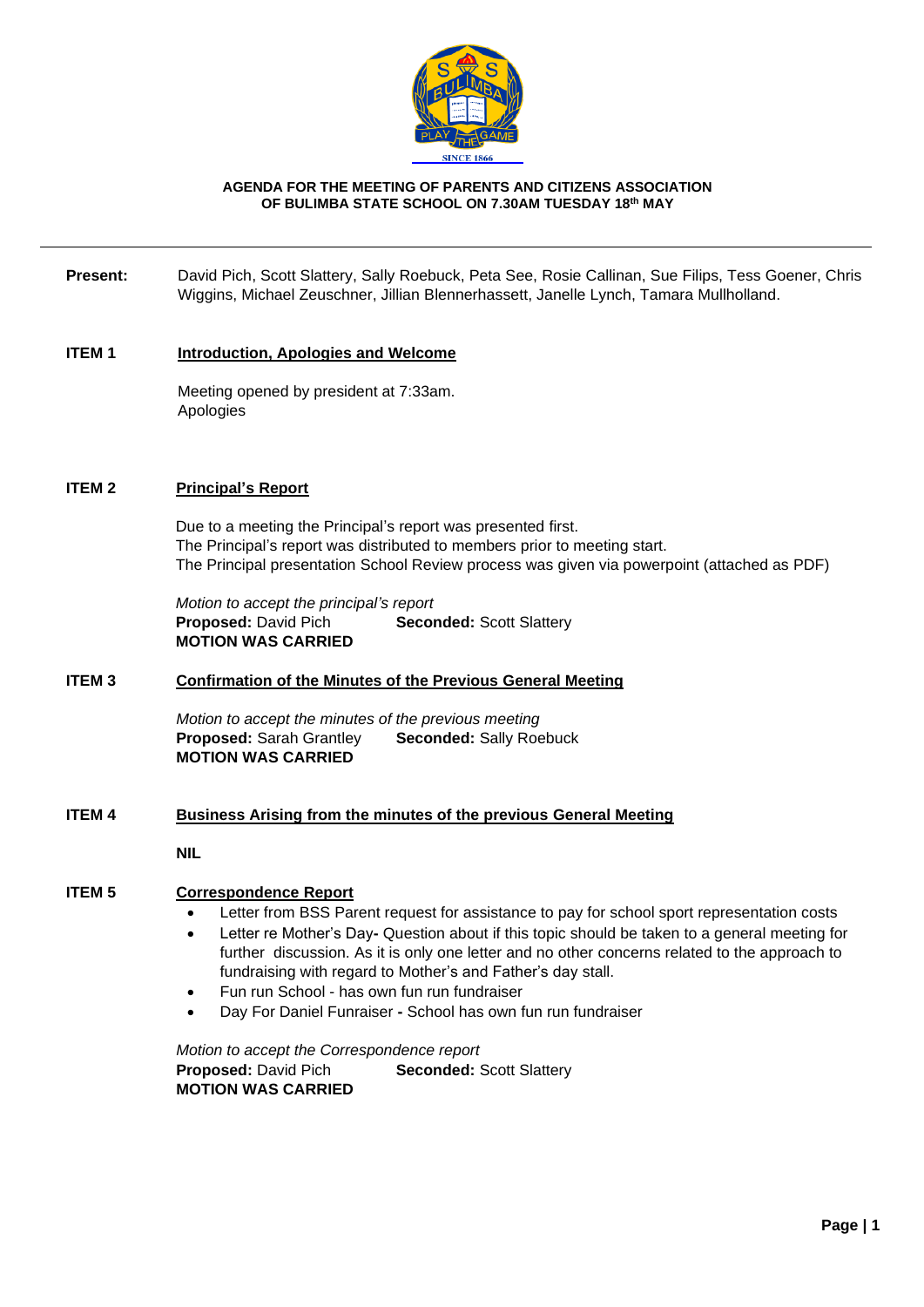# **ITEM 6 Business Arising from the Correspondence**

**Letter from BSS Parent request for assistance to pay for school sport representation costs** Discussion held regarding precedent for P&C assistance for representative sport. Hardship was not indicated in this case. There is a budget set aside for assistance of this nature that is not means tested, the threshold is state selection, which has not yet been achieved in this case. The amount is \$100 per student per year. There are other avenues for assistance that have been highlighted to this family. If it is a hardship case the share and care fund could be accessed.

**Letter re Mother's Day -** the outcome discussed - clearer communication prior to start of stall to reduce any perceived pressure to participate.

*Motion to accept the business arising from the correspondence* **Proposed:** Peta See **Seconded:** Sarah Grantley **MOTION WAS CARRIED**

#### **ITEM 7 Table Executive Committee's Decisions**

Reinvestment of matured term deposit – the term deposit was reinvested at 0.5% *Motion to accept the Executive Committee's decision* **Proposed:** Sally Roebuck **Seconded:** Sarah Grantley **MOTION WAS CARRIED**

## **ITEM 8 Treasurer's Report and Financial Statement, and any business arising from the Treasurer's report and financialstatement**

Report tabled by the Treasurer:

The funds allocated to Wentworth parade from Golf Day \$10k – to be discussed at the next meeting – Reallocation to the Outdoor Learning Area project.

*Motion to accept to Treasurer's Report* **Proposed:** Sarah Grantley **Seconded:** Sally Roebuck **MOTION WAS CARRIED**

## **ITEM 9 Business Unit reports and financial statements and any business arising from the business unit reports and financial statements**

Report circulated prior to meeting Maria Blane gives thanks to all who helped and supported with Smartbites due to her injury.

*Motion to accept the Business Unit reports* **Proposed:** Scott Slattery **Seconded:** Peta See **MOTION WAS CARRIED**

**ITEM 10 Sub Committee Reports**

**Swim Club – Season Finished**

**ITEM 11 Other Working Groups**

**TRIVIA**